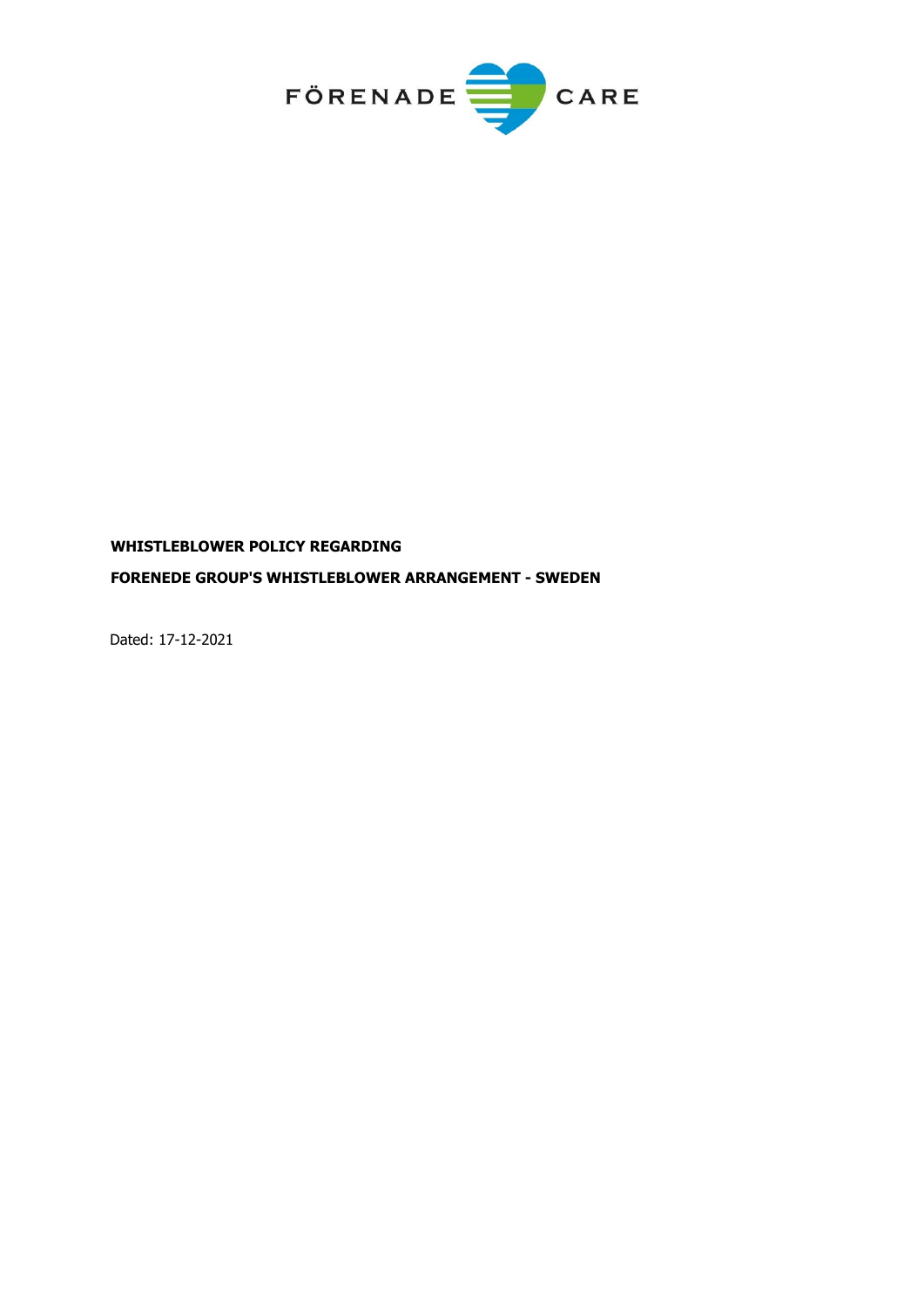

## **WHISTLEBLOWER POLICY**

## **1 INTRODUCTION AND PURPOSE**

- 1.1 This Whistleblower Policy describes the purpose of the Swedish entities within Forenede Group (hereinafter referred to as "**Forenede**") having introduced a voluntary Whistleblower Arrangement comprising of the Swedish entities within Forenede (hereinafter referred to as the "**Arrangement**"), how it works, who can make use of the Arrangement, and what may be reported through the Arrangement.
- 1.2 The Arrangement includes the following companies:
	- Förenade Service AB
	- Förenade Care AB
	- Adium Omsorg AB
	- Hela Sveriges Assistans AB
	- Sjöstjärnan AB
- 1.3 The purpose of the Arrangement is to ensure that a Whistleblower, as defined in this Whistleblower Policy, is protected under the Swedish Act on protection for persons who report misconduct (hereinafter referred to as the "**Whistleblower Act)** when he or she reports violations or potential violations, allowing an independent and autonomous whistleblower unit to assess which steps are required in this respect.

## **2 WHO CAN USE THE ARRANGEMENT?**

- 2.1 The Arrangement can be used by persons who report information on violations to which the person in question has gained access in connection with his or her work-related activities, and who belong to the following categories of persons (hereinafter referred to as "**Whistleblower**"):
	- (i) Employees
	- (ii) Self-employed persons
	- (iii) Shareholders and members of the executive board, board of directors, or similar governing body in an undertaking.
	- (iv) Volunteers
	- (v) Paid or unpaid trainees
	- (vi) Persons working under the supervision and management of contracting parties, subcontractors, and suppliers.
	- (vii) Persons who are reporting or publishing information to which they have gained access in a work-related relationship that has ceased since then.
	- (viii) Persons in work-related relationships that have not yet commenced, who report information on violations to which they have gained access during the course of the recruitment process or other pre-contractual negotiations.
- 2.2 Persons listed under section [9.4](#page-5-0) can also file reports under the Arrangement.
- 2.3 Persons not included in the categories of persons stated in sections 2.1 or 9.2.4 cannot file reports under the Arrangement, but have to report through ordinary communication channels. If the conditions are otherwise fulfilled in this respect, reports can be filed through the appropriate external whistleblower system designated by the Swedish Government (see [https://www.riksdagen.se/sv/dokument-lagar/dokument/svensk-forfattningssamling/forordning-](https://www.riksdagen.se/sv/dokument-lagar/dokument/svensk-forfattningssamling/forordning-2021949-om-skydd-for-personer-som_sfs-2021-949)[2021949-om-skydd-for-personer-som\\_sfs-2021-949\)](https://www.riksdagen.se/sv/dokument-lagar/dokument/svensk-forfattningssamling/forordning-2021949-om-skydd-for-personer-som_sfs-2021-949), as described in section [11.](#page-6-0)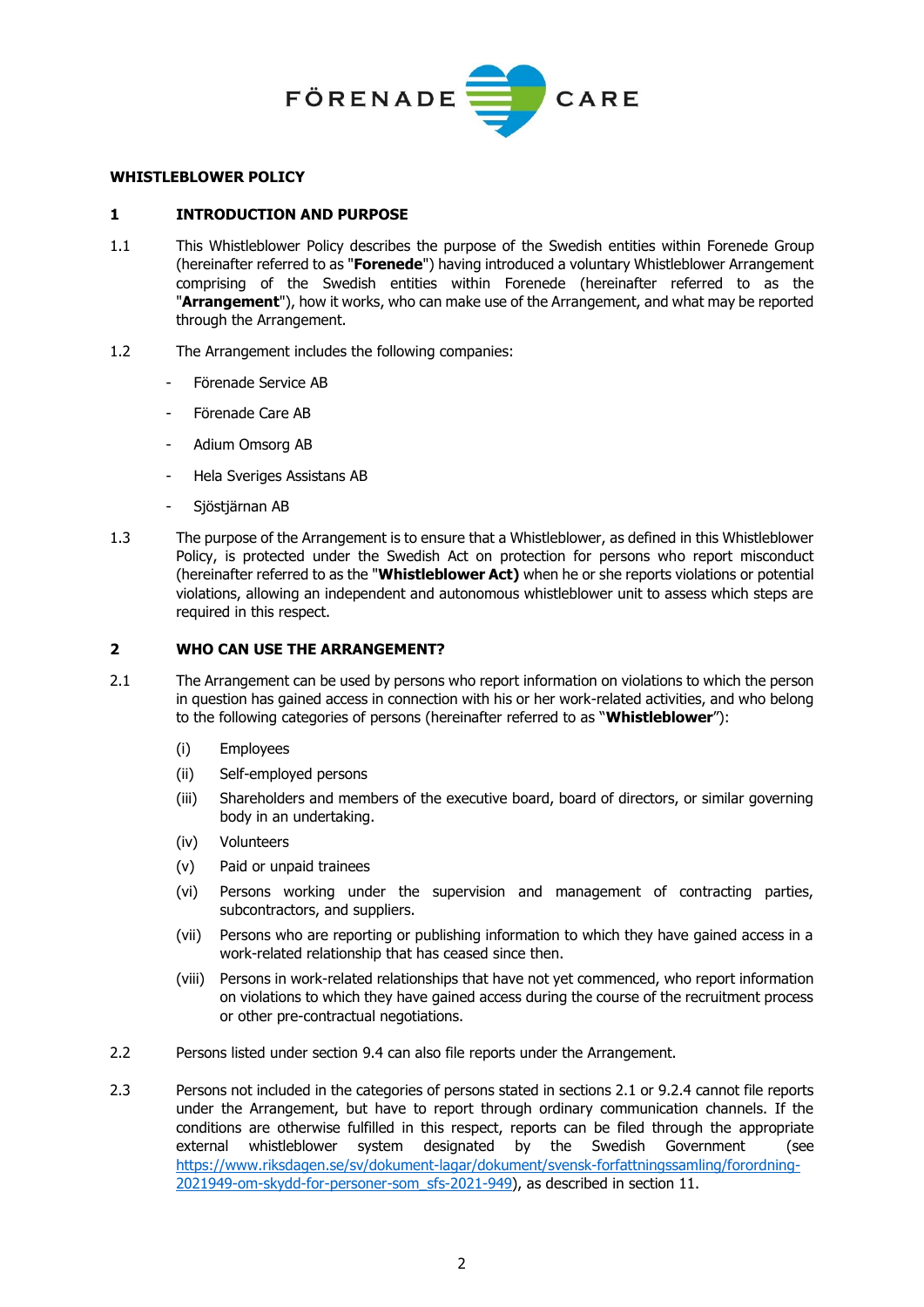

## **3 WHAT MAY BE REPORTED THROUGH THE ARRANGEMENT?**

- 3.1 The Arrangement is open for reports regarding violations of EU law within the scope of application of the Whistleblower Directive (see section 3.4 (ii)) as well as reports regarding serious offences or other serious matters (see section 3.4 (i)).
- 3.2 "Violations" means acts or omissions that
	- a) are illegal or constitute a serious offence or other serious matters comprised by section 3.4; or
	- b) allow circumventions of the purpose of the rules under section 3.4.
- 3.3 Any information may be reported, including reasonable suspicion about actual or potential violations or serious matters comprised by section 3.4 which have occurred or most probably will occur at Forenede, as well as any attempts to cover up such violations.
- <span id="page-2-0"></span>3.4 The report must concern violations or potential violations within the scope of the Whistleblower Act, defined as acts or omissions which:
	- (i) constitute misconduct and where public interest motivates that they are reported, like for instance:
		- Violation of any duty of confidentiality
		- Abuse of financial means
		- Theft
		- **Deceit**
		- Embezzlement
		- **Fraud**
		- **Bribery**
		- Violation of industrial safety rules
		- Any form of sexual harassment
		- Severe harassment, e.g. bullying, violence, and harassment due to race, political or religious affiliation.
	- (ii) are illegal pursuant to EU law within a number of specific areas, including for instance:
		- Public procurement
		- Money-laundering
		- Product safety and compliance
		- Transport safety
		- Food and feed safety
		- Animal health and welfare
		- Protection of the environment
		- Public health
		- Consumer protection
		- Protection of privacy and personal data
		- Security of network and information systems.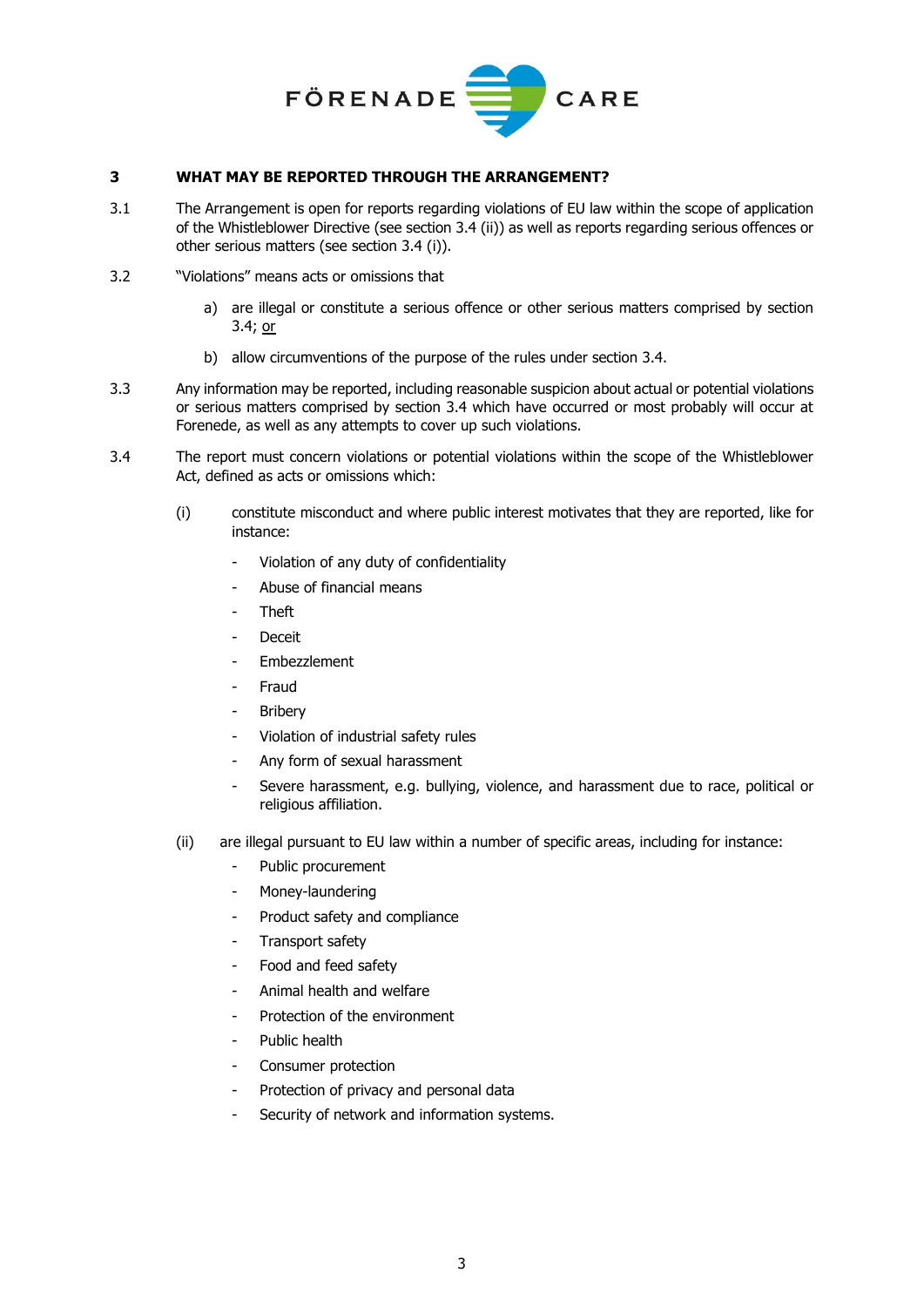

The Arrangement may only be used for reporting violations or potential violations in relation to the issues described in section [3.4](#page-2-0) that have occurred or most probably will occur in Forenede's organisation, committed for instance by employees, executive board, or members of the board of directors of Forenede**.** In connection with reports on incidents committed by Forenede, please note that such incidents may be reported although the incident cannot be attributed to an individual person but may be due to a basic systemic failure at Forenede.

3.5 Offences that are not comprised by the Arrangement must be reported through ordinary communication channels. If the conditions are otherwise fulfilled in this respect, reports can be filed through the appropriate external whistleblower system designated by the Swedish Government (see [https://www.riksdagen.se/sv/dokument-lagar/dokument/svensk](https://www.riksdagen.se/sv/dokument-lagar/dokument/svensk-forfattningssamling/forordning-2021949-om-skydd-for-personer-som_sfs-2021-949)[forfattningssamling/forordning-2021949-om-skydd-for-personer-som\\_sfs-2021-949\)](https://www.riksdagen.se/sv/dokument-lagar/dokument/svensk-forfattningssamling/forordning-2021949-om-skydd-for-personer-som_sfs-2021-949), as described in section [11.](#page-6-0)

## **4 CONTENTS OF THE REPORT**

- 4.1 To facilitate further investigation of the reported issue, and to be able to identify the offence, it is important that the Whistleblower describes the offence in the best possible way. It is thus not possible to make any further investigations of a report if the report is not specified or if it only contains very general allegations without any further clarification.
- 4.2 Therefore, it is important that the Whistleblower to the utmost extent provides the following information:
	- a description of the matter;
	- the person(s) involved;
	- whether others are aware of the suspicion about the matter;
	- whether the executive board knows about the matter;
	- whether documents exist that support the matter;
	- whether and where further information may be found about the matter;
	- for how long the matter has gone on; and
	- whether the Whistleblower knows about any attempts to hide the offence.
- 4.3 Manifestly unfounded reports will not be investigated further.

## **5 HOW CAN A REPORT BE SUBMITTED AND WHO IS TO RECEIVE THE REPORT?**

- 5.1 Forenede has appointed a whistleblower unit that
	- (a) will receive the reports and be in contact with the Whistleblower;
	- (b) will follow-up on the reports; and
	- (c) give feedback to the Whistleblower.
- 5.2 The whistleblower unit in charge of the tasks mentioned in section 5.1 consists partly of two lawyers from Plesner Law Firm (hereinafter "**Plesner**"), and partly of an impartial group of persons at Forenede.
- 5.3 Written reports are submitted through Plesner's Whistleblower Arrangement that can be found on Forenede's website: <https://whistleblower.plesner.com/direct.aspx?c=ForenedeSverige>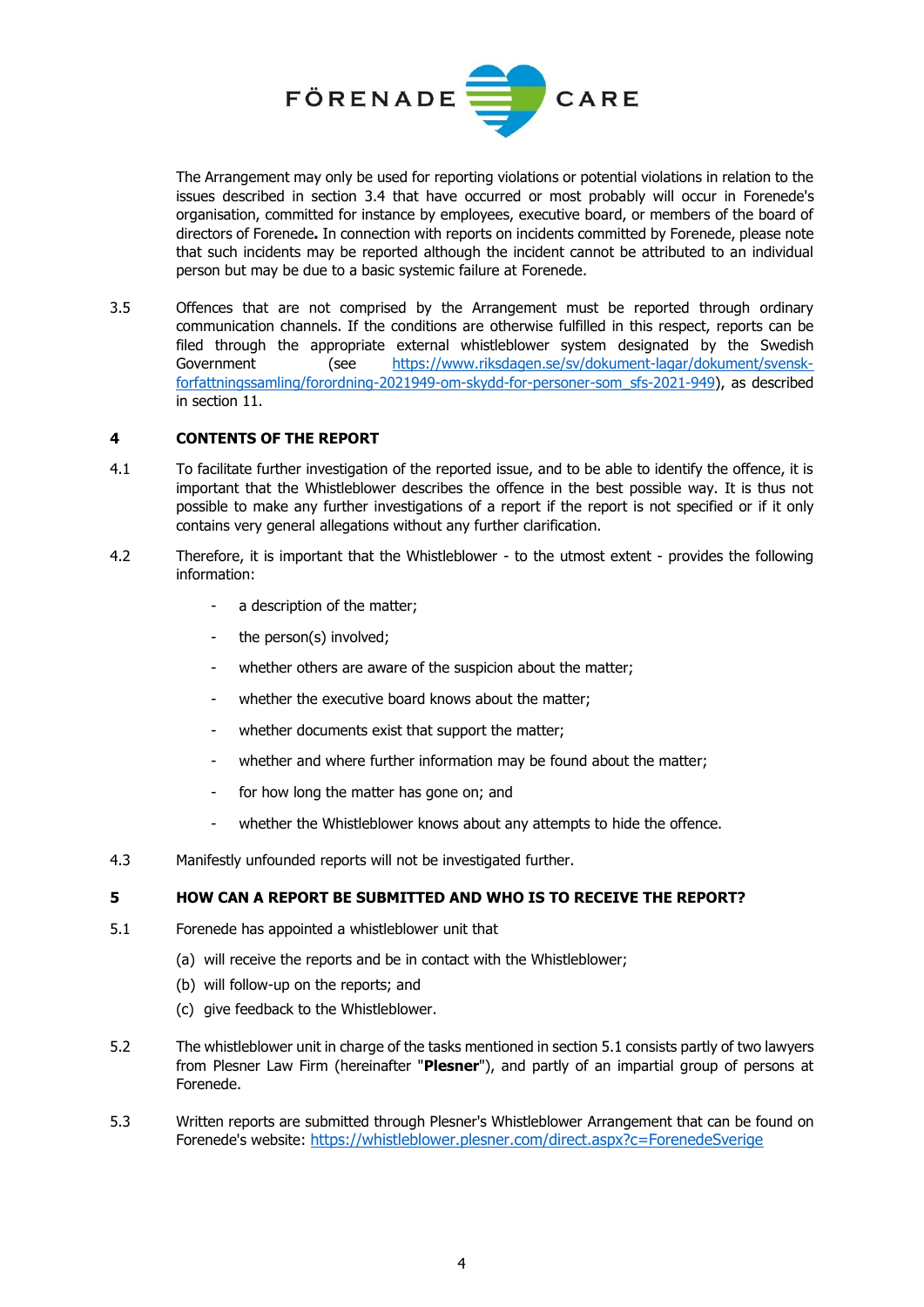

- 5.4 Written reports are received by two lawyers at Plesner Law Firm. Plesner will make a legal capacity assessment of the persons of the whistleblower unit who are able to process the report, after which the report will be forwarded to the relevant persons (hereinafter referred to as "**Case Managers**") at Forenede. Before forwarding the report, Plesner will assess whether the report falls within the scope of application of the Arrangement.
- 5.5 The whistleblower unit will treat all written reports as confidential.
- 5.6 The Case Managers appointed to receive and follow up on the reports are subject to a duty of confidentiality regarding the information contained in the reports.

# **6 ANONYMITY**

- 6.1 A Whistleblower who wants to submit a report through the Arrangement may do so anonymously.
- 6.2 Forenede encourages the Whistleblower to state his or her name when submitting a report so that the Case Managers are able to ask clarifying questions and subsequently provide feedback on the further course of the investigation. However, anonymous communication between Plesner and a Whistleblower is possible if the Whistleblower chooses to be anonymous (see sections 6.3 and 6.4).
- 6.3 If the Whistleblower chooses to submit an anonymous report, it is recommended to ensure full anonymity - that the Whistleblower uses a private PC or, for instance, a PC located at a public library.
- 6.4 To ensure the Whistleblower's anonymity towards Forenede it is also possible by means of a communication module in the reporting channel - to provide Plesner with additional information about the reported matter, which Plesner will then pass on to the Case Managers. Thus, it is possible by means of the communication module in the Arrangement to provide additional information and remain anonymous. In connection with the reporting, a one-off code is generated which, in order to safeguard the anonymity, cannot be re-created. Therefore, it is **important** that the Whistleblower keeps the code and remembers to log on the communication module to communicate with the whistleblower unit.
- 6.5 The communication module can be accessed through the above-mentioned link under the Arrangement to log on the communication module. It is important that the Whistleblower regularly enters the communication module to check whether Plesner has asked any questions. Plesner is not able to come into contact with the Whistleblower in any other ways, for instance to inform the Whistleblower that additional questions etc. have been submitted.

# **7 INFORMATION TO THE WHISTLEBLOWER**

- 7.1 The Whistleblower will receive:
	- an acknowledgement of receipt of the report within three (3) days of that receipt; and
	- feedback soonest possible and in principle within three (3) months from the acknowledgement of receipt of the report.
- 7.2 "Feedback" means a notification about the measures taken by Forenede to assess the correctness of the allegations made in the report and, where relevant, to counter the reported offence. The feedback provided by the whistleblower unit must, at any time, observe the rules under data protection law, which may entail limitations in relation to the contents of the feedback to the Whistleblower.
- 7.3 Depending on the circumstances, an extension of the timeframe for the feedback may be required, where necessary due to the specific circumstances of the case, in particular the nature and complexity of the report, which may require a lengthy investigation. If this is the case, the Whistleblower must be notified in this respect.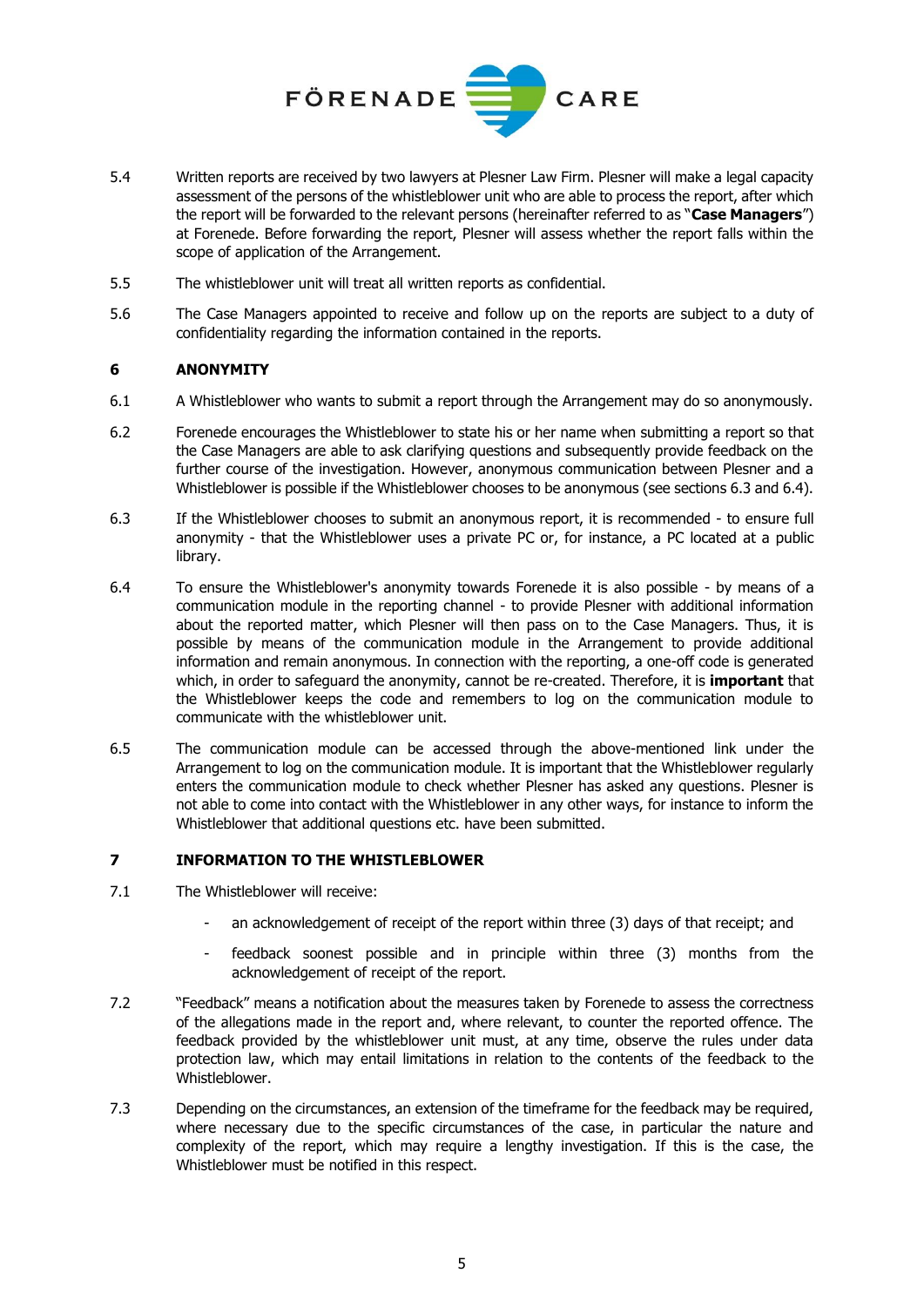

## **8 INFORMATION TO THE REPORTED PERSON**

- 8.1 After a preliminary investigation has taken place and all relevant evidence has been secured, the reported person will for instance be informed about:
	- the identity of the Case Manager(s) responsible for the investigation of the report; and
	- the issues of the report.
- 8.2 Reference is also made to Forende's Privacy Policy for the Whistleblower Arrangement, containing further information on the processing of personal data and the rights of the data subject.

## **9 PROTECTION OF THE WHISTLEBLOWER**

- 9.1 Pursuant to the Whistleblower Act, Whistleblowers are protected against retaliation when submitting a report to the Arrangement. Such protection only applies if the following conditions are fulfilled:
	- The person submitting the report meets the conditions to be considered a whistleblower (see section 2).
	- The Whistleblower had reasonable grounds to believe that the reported information was correct at the time of reporting.
	- The reported information falls under the scope of application of the Whistleblower Act (see section 3.4).
- 9.2 "Retaliation" means unfavourable treatment or unfavourable consequences as a reaction to a report. This may be suspension, dismissal, demotion, or equivalent measures.
- 9.3 If the Whistleblower submits a report in bad faith and is fully aware of the fact that the reported information is not correct, the Whistleblower is not protected against retaliation. Depending on the circumstances, it can constitute a criminal offence and the Whistleblower can also be liable for damages if he or she has deliberately submitted false reports. If the Whistleblower is employed by Forenede, it may also have employment-related consequences, entailing inter alia the summary dismissal of the Whistleblower.
- <span id="page-5-0"></span>9.4 In addition to the group of persons mentioned in section 2.1, the protection described in this section 9 also applies to the following persons or entities:
	- 1) Intermediaries
	- 2) Third parties who are connected to the Whistleblower and risk being subject to retaliation in a work-related context (for instance a colleague).
	- 3) Undertakings and authorities which the Whistleblower owns or works for or is otherwise connected with in a work-related context (for instance an undertaking owned by the Whistleblower).
- 9.5 Information about the identity of the Whistleblower or any other information that directly or indirectly may reveal the Whistleblower's identity will only be disclosed to other persons than the whistleblower unit after having obtained prior explicit consent from the Whistleblower
- 9.6 However, information on the Whistleblower's identity may be revealed without consent to other public authorities where this is necessary for the prevention of offences (e.g. a criminal act that has not yet been committed), or with a view to safeguarding the rights of defence of the persons concerned. If the identity of the Whistleblower is disclosed without consent, the Whistleblower will be informed accordingly and be provided with the grounds for the disclosure, unless such information would jeopardize the related investigations or judicial proceedings.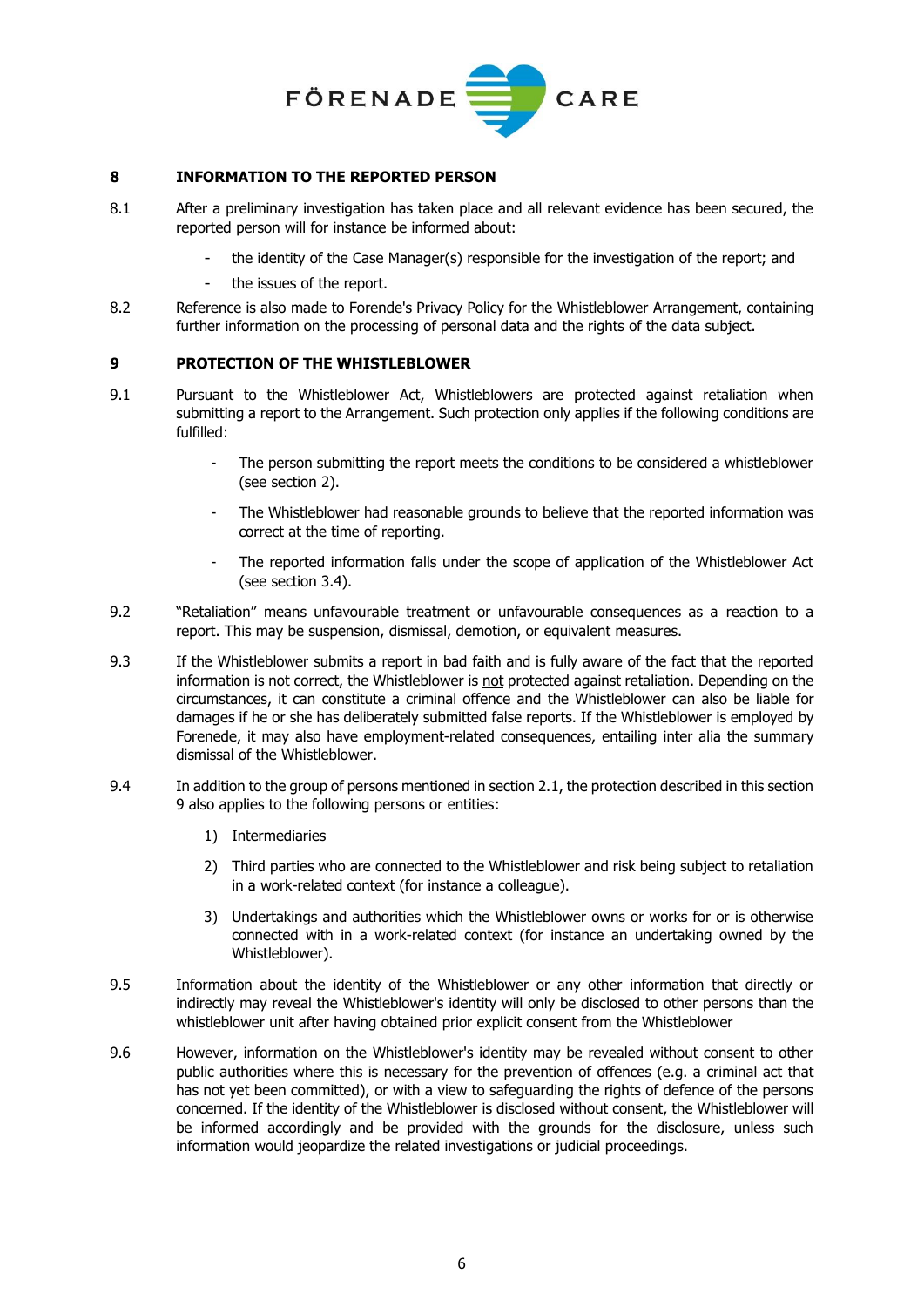

- 9.7 The identity of the Whistleblower may also be revealed in connection with legal proceedings regarding the reported matter.
- 9.8 Other information from the report, i.e. information not revealing the Whistleblower's identity, will only be disclosed to persons outside the whistleblower unit as part of a follow-up on the report or for the purpose of preventing a potential offence in relation to the issues described in section 3.4.

## **10 PROTECTION OF THE PERSON CONCERNED**

- 10.1 The person concerned, i.e. the person affected by the report, is entitled to protection of his or her identity during the investigation and has a right to effective defence.
- 10.2 Further, Forenede will observe the rights of the person concerned in accordance with the General Data Protection Regulation, see Forenede's Privacy Policy for the Whistleblower Arrangement.

### <span id="page-6-0"></span>**11 EXTERNAL WHISTLEBLOWER SYSTEMS**

- 11.1 A Whistleblower who intends to submit a report under Arrangement may instead choose to file the report through the appropriate external whistleblower system designated by the Swedish Government (see [https://www.riksdagen.se/sv/dokument-lagar/dokument/svensk](https://www.riksdagen.se/sv/dokument-lagar/dokument/svensk-forfattningssamling/forordning-2021949-om-skydd-for-personer-som_sfs-2021-949)[forfattningssamling/forordning-2021949-om-skydd-for-personer-som\\_sfs-2021-949\)](https://www.riksdagen.se/sv/dokument-lagar/dokument/svensk-forfattningssamling/forordning-2021949-om-skydd-for-personer-som_sfs-2021-949) - for instance, if the Whistleblower fears retaliation.
- 11.2 It is emphasized that the Whistleblower is free to choose to submit a report through the Arrangement or through the external whistleblower system.

#### **12 DATA SECURITY AND DATA STORAGE**

- 12.1 Reports are stored as long as necessary and proportionate in order to comply with the requirements imposed by Swedish law.
- 12.2 Forenede and Plesner will process all information reported through the Arrangement, including information on persons reported through the Arrangement, in accordance with applicable law in force at any time.
- 12.3 All reports will be stored properly, and it will only be possible for relevant persons of the whistleblower unit to access the information.
- 12.4 A report falling outside the scope of the Arrangement will be immediately forwarded to Forenede's HR manager and closed in the Arrangement.
- 12.5 In principle, reports will be deleted from the Arrangement 45 days after Forenede has finalized the processing, unless Forenede has legitimate reasons to continue the storage, e.g. if required by other legislation, or if there is reason to believe that the report may be corroborated by subsequent reports on the same issue.
- 12.6 If the matter is reported to the police or another authority, the report will be closed in the Arrangement immediately after the case has been closed by the authorities in question.
- 12.7 If on basis of the collected data a disciplinary sanction is implemented against the reported person, or if there are other grounds justifying and requiring the continued storage of the data on the person concerned, such data will be stored, where an employee is involved, in the employee's personnel file.
- 12.8 Otherwise, the information is stored in accordance with Forenede's deletion policy.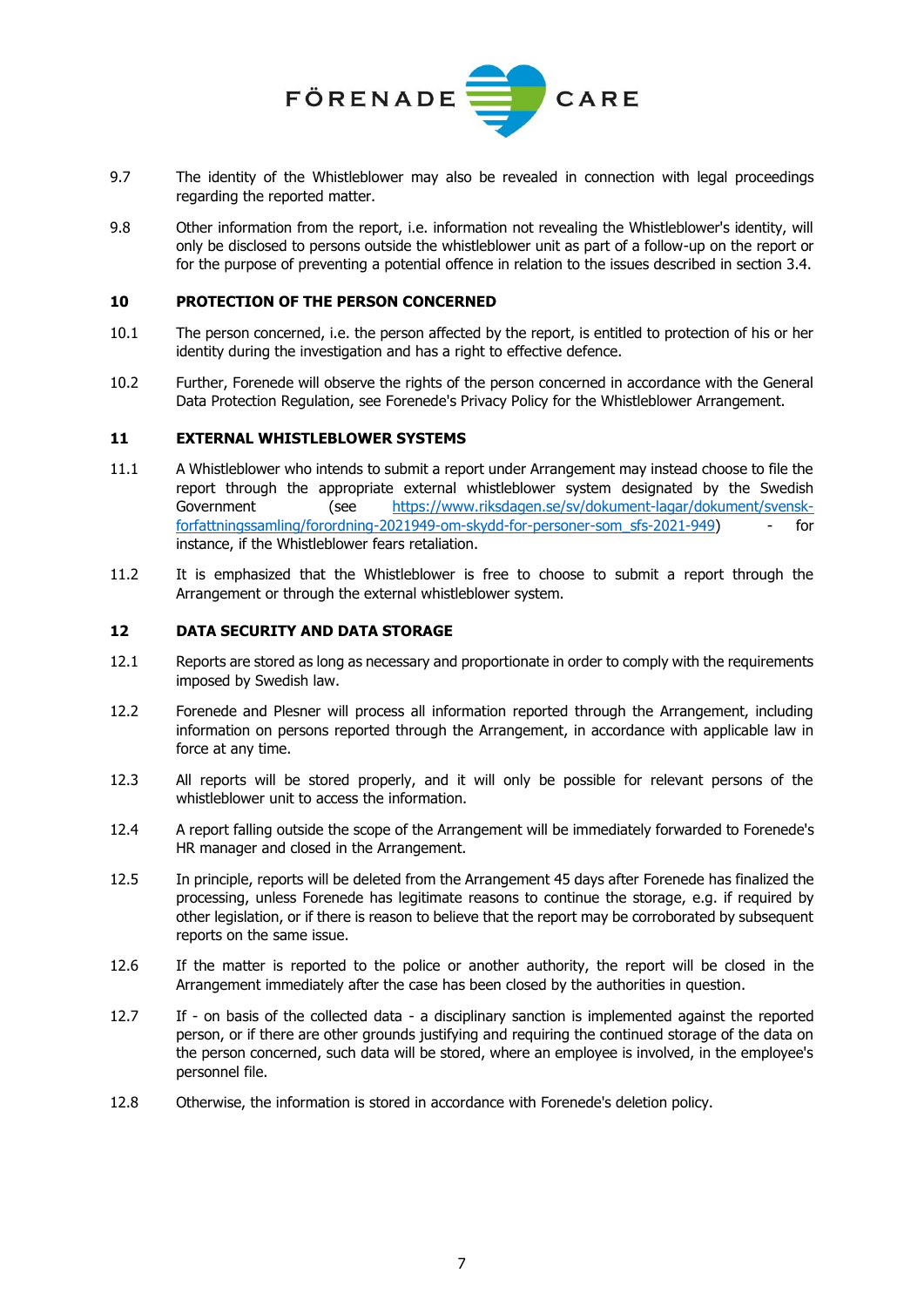

# **13 QUESTIONS**

13.1 If you have any questions regarding this Whistleblower Policy, you are welcome to contact Förenade Service Head of HR, Anders Lang, at **ANDL@forenade-service.se** or Förenade Care Head of HR, Lotti Klefström, at [LOTTIK@forenadecare.com](mailto:LOTTIK@forenadecare.com)

### **14 UPDATING**

14.1 This Whistleblower Policy has been updated on or before: December 17. 2021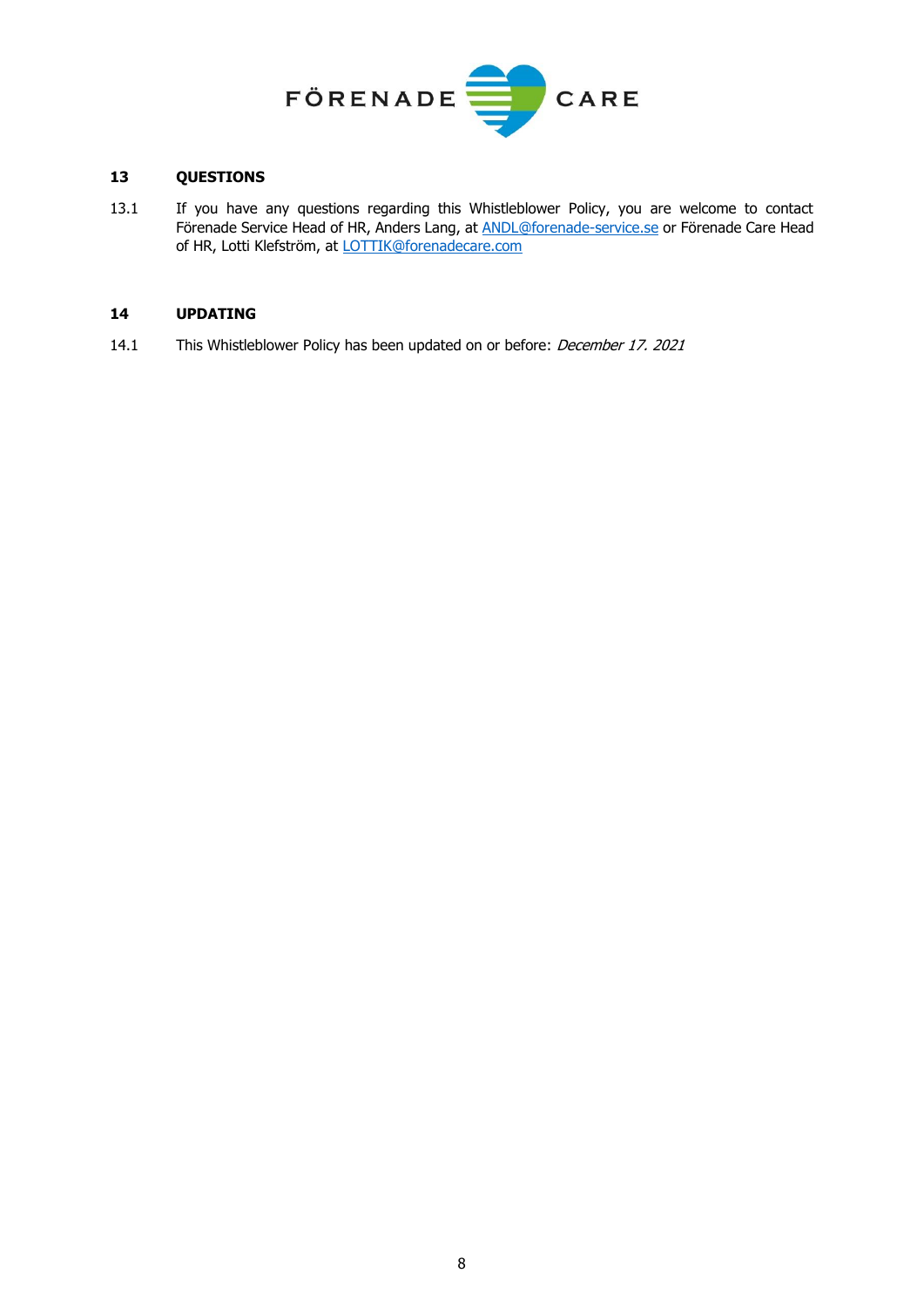# **PRIVACY POLICY FOR WHISTLEBLOWER ARRANGEMENT**

## **ADIUM OMSORG AB**

This Privacy Policy explains how the Swedish entities with Forenede Group ("**Forenede)**", "**we**" or "**us**") processes personal information in connection with reports to Forenede's Whistleblower Arrangement.

Below is a description of the personal data processing that takes place and the rights you have if you are reported through the Whistleblower Arrangement, as well as your rights if you use the Whistleblower Arrangement to report another person.

Reference is also made to Forenede's Whistleblower Policy, containing information about who can submit reports and who can be reported.

This policy only concerns the handling and the investigation of reports submitted through the Whistleblower Arrangement. Therefore, this policy must - in relation to employees - be seen in connection with Forenede's other relevant policies and procedures.

### **1 DATA CONTROLLER**

The legal entity responsible for the processing of your personal information is:

Adium Omsorg AB

CVR.no.: 556669-9004

Midgårdsgatan 2

262 71 Ängelholm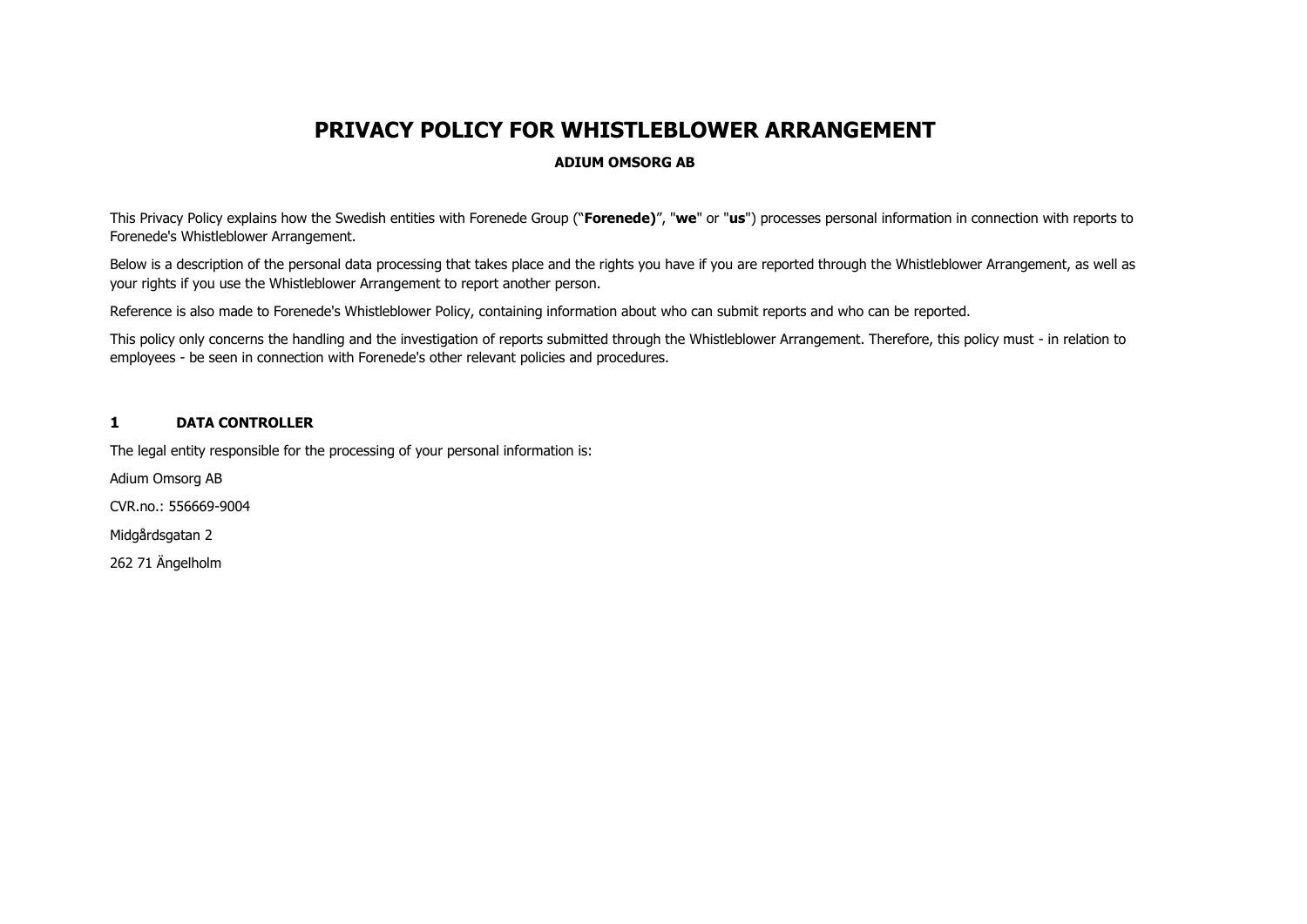# **2 DESCRIPTION OF THE PROCESSING**

The following is a description of how Forenede will process information on the person who is reported about (the "Reported Person") as well as the person who is submitting the report (the "**Whistleblower**") in connection with reports to Forenede's Whistleblower Arrangement as set out in Forenede's Whistleblower Policy.

| <b>Purpose</b>                                                                                                                                                                                                                                                                                                                                                                                                                                                                                                                                                                                                                                                                                                                                                                                                                                                                                                                                                               | <b>Categories of Personal</b><br><b>Data</b>                                                                                                                                                                                                                                                                                                                                                                            | <b>Legal Basis for the Processing</b>                                                                                                                                                                                                                                                                                                                                                                                                                                                                                                                                                                                                                                                                                                                                                                                                                                                                                                             | <b>Recipients</b>                                                                                                                                                                                                                                                                                                                                                                                                                                    | <b>Data Retention</b>                                                                                                                                                                                                                                                                                                                                                                                                                                                                                                                                                                                                                                                                                                                                                                                                                                                                                                                                                                                                                                                                                                                            |
|------------------------------------------------------------------------------------------------------------------------------------------------------------------------------------------------------------------------------------------------------------------------------------------------------------------------------------------------------------------------------------------------------------------------------------------------------------------------------------------------------------------------------------------------------------------------------------------------------------------------------------------------------------------------------------------------------------------------------------------------------------------------------------------------------------------------------------------------------------------------------------------------------------------------------------------------------------------------------|-------------------------------------------------------------------------------------------------------------------------------------------------------------------------------------------------------------------------------------------------------------------------------------------------------------------------------------------------------------------------------------------------------------------------|---------------------------------------------------------------------------------------------------------------------------------------------------------------------------------------------------------------------------------------------------------------------------------------------------------------------------------------------------------------------------------------------------------------------------------------------------------------------------------------------------------------------------------------------------------------------------------------------------------------------------------------------------------------------------------------------------------------------------------------------------------------------------------------------------------------------------------------------------------------------------------------------------------------------------------------------------|------------------------------------------------------------------------------------------------------------------------------------------------------------------------------------------------------------------------------------------------------------------------------------------------------------------------------------------------------------------------------------------------------------------------------------------------------|--------------------------------------------------------------------------------------------------------------------------------------------------------------------------------------------------------------------------------------------------------------------------------------------------------------------------------------------------------------------------------------------------------------------------------------------------------------------------------------------------------------------------------------------------------------------------------------------------------------------------------------------------------------------------------------------------------------------------------------------------------------------------------------------------------------------------------------------------------------------------------------------------------------------------------------------------------------------------------------------------------------------------------------------------------------------------------------------------------------------------------------------------|
| #1<br>Handling and investigation of reports under<br>Forenede's Whistleblower Arrangement<br>regarding:<br>The Reported Person<br><b>Sources</b><br>We can collect information from the following<br>sources:<br>Plesner Law Firm<br>Employees of Forenede<br>Self-employed persons<br>Shareholders and members of the executive<br>board, board of directors, or similar<br>governing body in the undertaking<br>Volunteers<br>Paid and/or unpaid trainees<br>Persons working under the supervision and<br>management of contracting parties,<br>suppliers, and sub-suppliers<br>Persons who are reporting information to<br>which they have gained access in a work-<br>related relationship that has ceased since<br>then.<br>Persons in work-related relationships that<br>have not yet commenced, who report<br>information on violations to which they have<br>gained access during the course of the<br>recruitment process or other pre-contractual<br>negotiations. | We can process the<br>following personal data<br>categories about you:<br>Ordinary personal data:<br>Name, email telephone<br>number,<br>Other information<br>included in the report.<br>Sensitive information,<br>including information on<br>sexual matters, may be<br>included in the processing.<br>Information on criminal<br>offences or possible criminal<br>offences may also be<br>included in the processing. | We process your personal data on the<br>following bases:<br>GDPR, Article 6.1.f.f: Necessary for<br>the purposes of the legitimate<br>interests pursued by Forenede or by<br>a third party, except where such<br>interests are overridden by the<br>interests or fundamental rights and<br>freedoms of the data subject which<br>require protection of personal data.<br>Forenede's legitimate interest is to<br>enable Forenede to process reports<br>received under Forenede's<br>Whistleblower Arrangement.<br>GDPR, Article 9.2.f: Processing is<br>$\bullet$<br>necessary for the establishment,<br>exercise or defence of legal claims.<br>Information on criminal offences or<br>possible criminal offences is<br>processed on the basis of section<br>5.1. in Ordinance (2018:219) with<br>Supplementary Provisions to the EU<br>Data Protection Regulation<br>(necessary for the establishment,<br>exercise or defence of legal claims). | We can share your<br>personal information<br>with:<br>Plesner Law Firm<br>$\bullet$<br>Förenade Service<br>$\bullet$<br>AB, Förenade<br>Care AB, Hela<br>Sveriges<br>Assistans AB and<br>Sjöstjärnan AB<br>IT suppliers<br><b>External advisors</b><br>The police<br>$\bullet$<br>Public authorities.<br>e.g., the Swedish<br>Financial<br>Supervisory<br>Authority, the<br>Swedish Data<br>Protection<br>Agency, or<br>relevant tax<br>authorities. | We will retain personal data for as long as it is<br>necessary for the purposes listed.<br>The data are retained for as long as the<br>$\bullet$<br>investigation is in progress. The retention<br>period depends on the outcome of the<br>investigation.<br>Reports submitted to the Arrangement<br>are in principle deleted after 45 days,<br>unless Forenede has legitimate reasons<br>for continued retention.<br>Reports falling outside the scope of the<br>Arrangement, but not appearing to be<br>unfounded, will be passed on to<br>Forenede's HR manager where they will<br>be processed in accordance with<br>Forenede's relevant policies and<br>procedures.<br>Reports turning out to be unfounded will<br>be immediately closed in the<br>Arrangement and deleted within 45 days<br>after having been deemed to be<br>unfounded.<br>If a report is conveyed to the police or<br>another public authority, the data will be<br>retained for at least as long as the<br>investigation is in progress at the<br>police/public authority.<br>Otherwise, the data will be retained in<br>accordance with Forenede's deletion<br>policy. |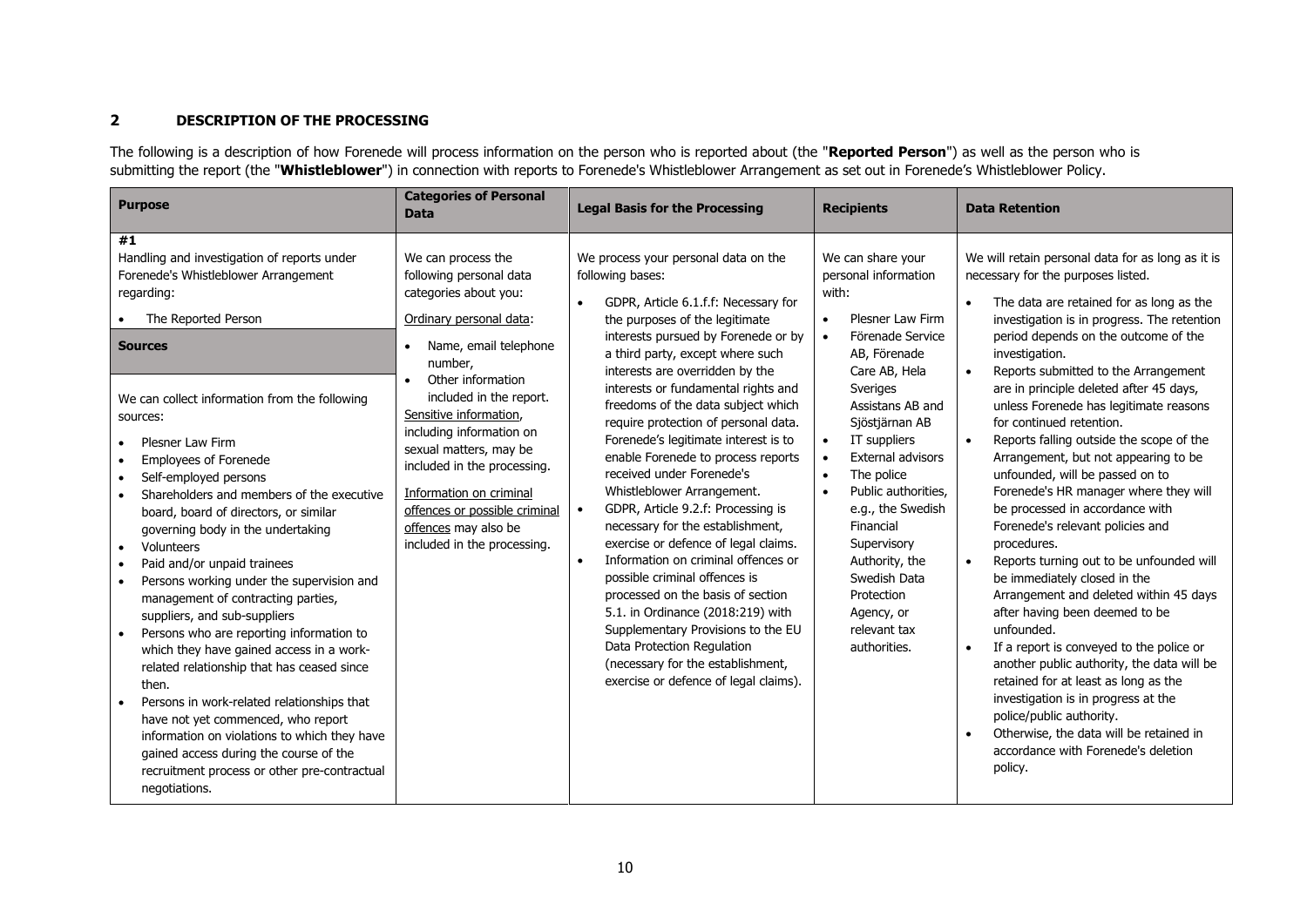| Any other persons submitting reports<br>through the Arrangement.                                                                                                                                                                                                                                                                                                                |                                                                                                                                                                                                                                                                                                                                                                                                                                                                                                                                                                                                                             |                                                                                                                                                                                                                                                                                                                                                                                                                                                                                                                                                                                                                                                                                                                                                                                                                                                                                                                                                                    |                                                                                                                                                                                                                                                                                                                                                                                                                                  |                                                                                                                                                                                                                                                                                                                                                                                                                                                                                                                                                                                                                                                                                                                                                                                                                                                                                                                                                                                                                                                                                                                                                                          |
|---------------------------------------------------------------------------------------------------------------------------------------------------------------------------------------------------------------------------------------------------------------------------------------------------------------------------------------------------------------------------------|-----------------------------------------------------------------------------------------------------------------------------------------------------------------------------------------------------------------------------------------------------------------------------------------------------------------------------------------------------------------------------------------------------------------------------------------------------------------------------------------------------------------------------------------------------------------------------------------------------------------------------|--------------------------------------------------------------------------------------------------------------------------------------------------------------------------------------------------------------------------------------------------------------------------------------------------------------------------------------------------------------------------------------------------------------------------------------------------------------------------------------------------------------------------------------------------------------------------------------------------------------------------------------------------------------------------------------------------------------------------------------------------------------------------------------------------------------------------------------------------------------------------------------------------------------------------------------------------------------------|----------------------------------------------------------------------------------------------------------------------------------------------------------------------------------------------------------------------------------------------------------------------------------------------------------------------------------------------------------------------------------------------------------------------------------|--------------------------------------------------------------------------------------------------------------------------------------------------------------------------------------------------------------------------------------------------------------------------------------------------------------------------------------------------------------------------------------------------------------------------------------------------------------------------------------------------------------------------------------------------------------------------------------------------------------------------------------------------------------------------------------------------------------------------------------------------------------------------------------------------------------------------------------------------------------------------------------------------------------------------------------------------------------------------------------------------------------------------------------------------------------------------------------------------------------------------------------------------------------------------|
| <b>Purpose</b>                                                                                                                                                                                                                                                                                                                                                                  | <b>Categories of Personal</b><br><b>Data</b>                                                                                                                                                                                                                                                                                                                                                                                                                                                                                                                                                                                | <b>Legal Basis for the Processing</b>                                                                                                                                                                                                                                                                                                                                                                                                                                                                                                                                                                                                                                                                                                                                                                                                                                                                                                                              | <b>Recipients</b>                                                                                                                                                                                                                                                                                                                                                                                                                | <b>Data Retention</b>                                                                                                                                                                                                                                                                                                                                                                                                                                                                                                                                                                                                                                                                                                                                                                                                                                                                                                                                                                                                                                                                                                                                                    |
| #2<br>Handling and investigation of reports under<br>Forenede's Whistleblower Arrangement<br>regarding:<br>• The Whistleblower<br>If there is suspicion of the report being<br>deliberately false, this purpose also comprises<br>investigation of the Whistleblower.<br><b>Sources</b><br>We can collect information from the following<br>sources:<br>Plesner Law Firm<br>You | We can process the<br>following categories of<br>personal data about you,<br>provided that your report is<br>not anonymous:<br>Ordinary personal data:<br>Name, email, telephone<br>number.<br>The contents of your<br>report.<br>As a rule, no sensitive<br>information about you will<br>be processed as part of the<br>handling of the report -<br>unless you choose to<br>provide such information<br>yourself.<br>However, information on<br>criminal offences or possible<br>criminal offences may be<br>included in the processing if<br>there is a suspicion that the<br>submitted report is<br>deliberately false. | We process your personal data as<br>described above on the following bases:<br>GDPR, Article 6.1.f: Necessary for<br>the purposes of the legitimate<br>interests pursued by Forenede or by<br>a third party, except where such<br>interests are overridden by the<br>interests or fundamental rights and<br>freedoms of the data subject which<br>require protection of personal data.<br>Forenede's legitimate interest is to<br>enable Forenede to process reports<br>received under Forenede's<br>Whistleblower Arrangement.<br>GDPR, Article 9.2.f: Processing is<br>$\bullet$<br>necessary for the establishment,<br>exercise or defence of legal claims.<br>Information on criminal offences or<br>possible criminal offences is<br>processed on the basis of section<br>5.1. in Ordinance (2018:219) with<br>Supplementary Provisions to the EU<br>Data Protection Regulation<br>(necessary for the establishment,<br>exercise or defence of legal claims). | We can share your<br>personal information<br>with:<br>Plesner Law Firm<br>$\bullet$<br>Förenade Service<br>AB, Förenade<br>Care AB, Hela<br>Sveriges<br>Assistans AB and<br>Sjöstjärnan AB<br>IT suppliers<br>External advisors<br>The police<br>$\bullet$<br>Public authorities.<br>e.g., the Swedish<br>Financial<br>Supervisory<br>Authority, the<br>Swedish Data<br>Protection<br>Agency, or<br>relevant tax<br>authorities. | We will retain personal data for as long as it is<br>necessary for the purposes listed.<br>The data are retained for as long as the<br>investigation is in progress. The retention<br>period depends on the outcome of the<br>investigation.<br>Reports submitted to the Arrangement<br>$\bullet$<br>are in principle deleted after 45 days,<br>unless Forenede has legitimate reasons<br>for continued retention.<br>Reports falling outside the scope of the<br>$\bullet$<br>Arrangement, but not appearing to be<br>unfounded, will be passed on to<br>Forenede's HR manager where they will<br>be processed in accordance with<br>Forenede's relevant policies and<br>procedures.<br>Reports turning out to be unfounded will<br>be immediately closed in the<br>Arrangement and deleted within 45 days<br>after having been deemed to be<br>unfounded.<br>If a report is conveyed to the police or<br>$\bullet$<br>another public authority, the data will be<br>retained for at least as long as the<br>investigation is in progress at the<br>police/public authority.<br>Otherwise, the data will be stored in<br>accordance with Forenede's deletion<br>policy. |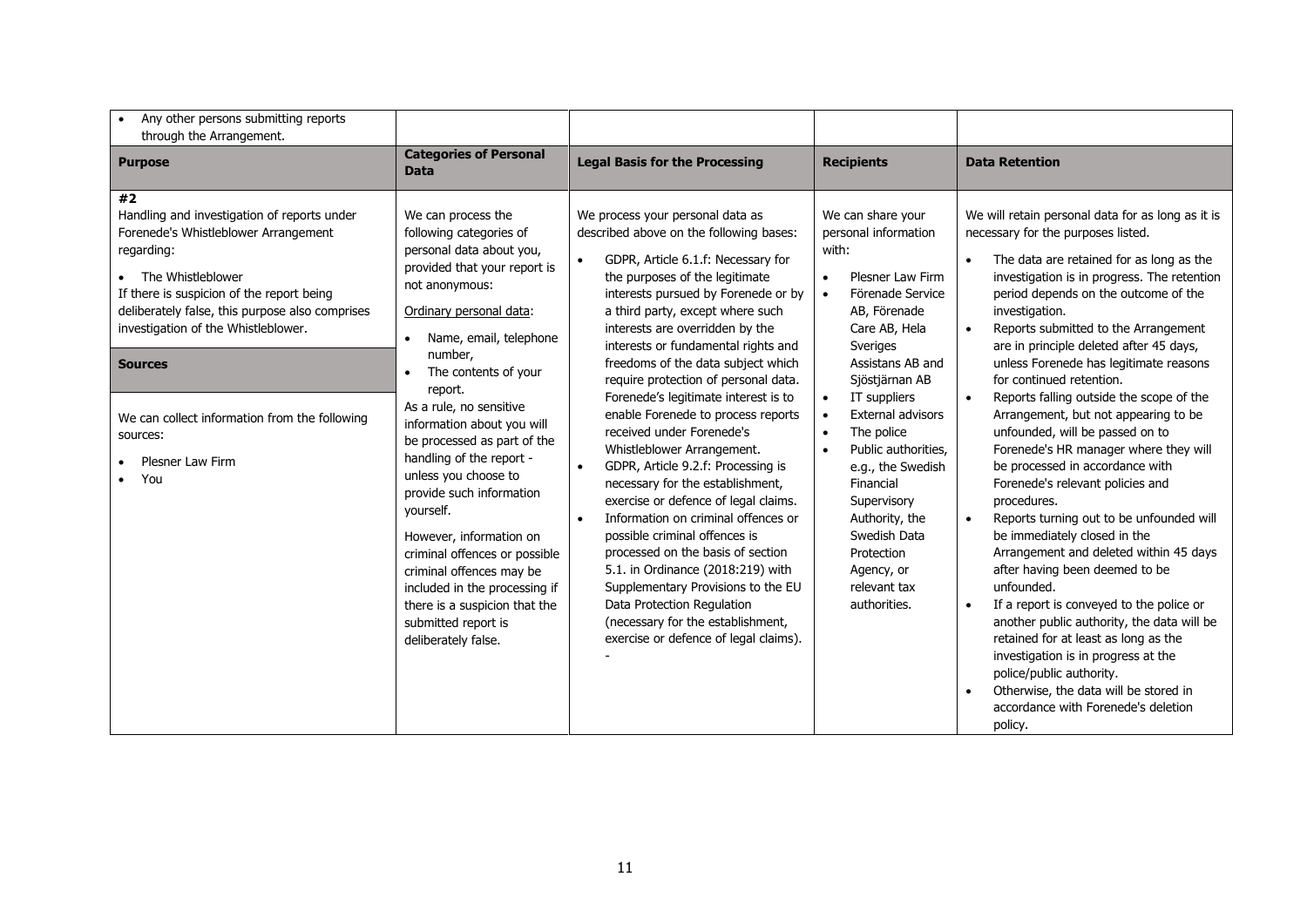# **3 INFORMATION TO THE REPORTED PERSON AND RECTIFICATION**

If you are subject to a report submitted through the Whistleblower Arrangement, you will be notified as soon as possible after an initial investigation has taken place and all relevant evidence is secured. In this connection, you will receive information about:

- The identity of the person(s) who is/are responsible for the investigation of the report
- A description of the contents of the report

As mentioned below in the section about your general rights, you have a right of access to the report that was submitted about you. However, your right to access to the report might be limited in accordance with Swedish law.

You also have the right to request rectification of the information in the report if you believe this to be false, misleading, or incomplete. If your request in this respect cannot be met, the information will be supplemented with your comments.

# **4 CONSEQUENCES OF THE PROCESSING**

Reports and investigation of reports to the Whistleblower Arrangement may have significant consequences for the person who is reported, as reports concern violations or suspected violations of the law, as further outlined in the separate guidelines for the Arrangement.

Likewise, a report to the Whistleblower Arrangement may have significant consequences for the person who has submitted the report in case of a deliberately false report. Such cases may have criminal consequences.

# **5 TRANSFERS TO COUNTRIES OUTISE THE EU/EEA**

Your personal data will not be transferred to countries outside the EU/EEA.

# **6 YOUR GENERAL RIGHTS**

You have the following rights:

- You have the right to request access to and rectification or deletion of your personal data.
- You also have the right to object to the processing of your personal data and have the processing of your personal data restricted.
- You may always lodge a complaint with a data protection supervisory authority, e.g. The Swedish Data Protection Agency.

You are furthermore entitled to dispute our processing of your personal data in the following events:

• If our processing of your personal data is based on the GDPR, Article 6.1 (e) (public interest or exercise of official authority) or Article 6.1 (f) (balancing of interests), see above under legal basis for the processing, you are, at any time, entitled to dispute such processing for reasons related to your particular situation.